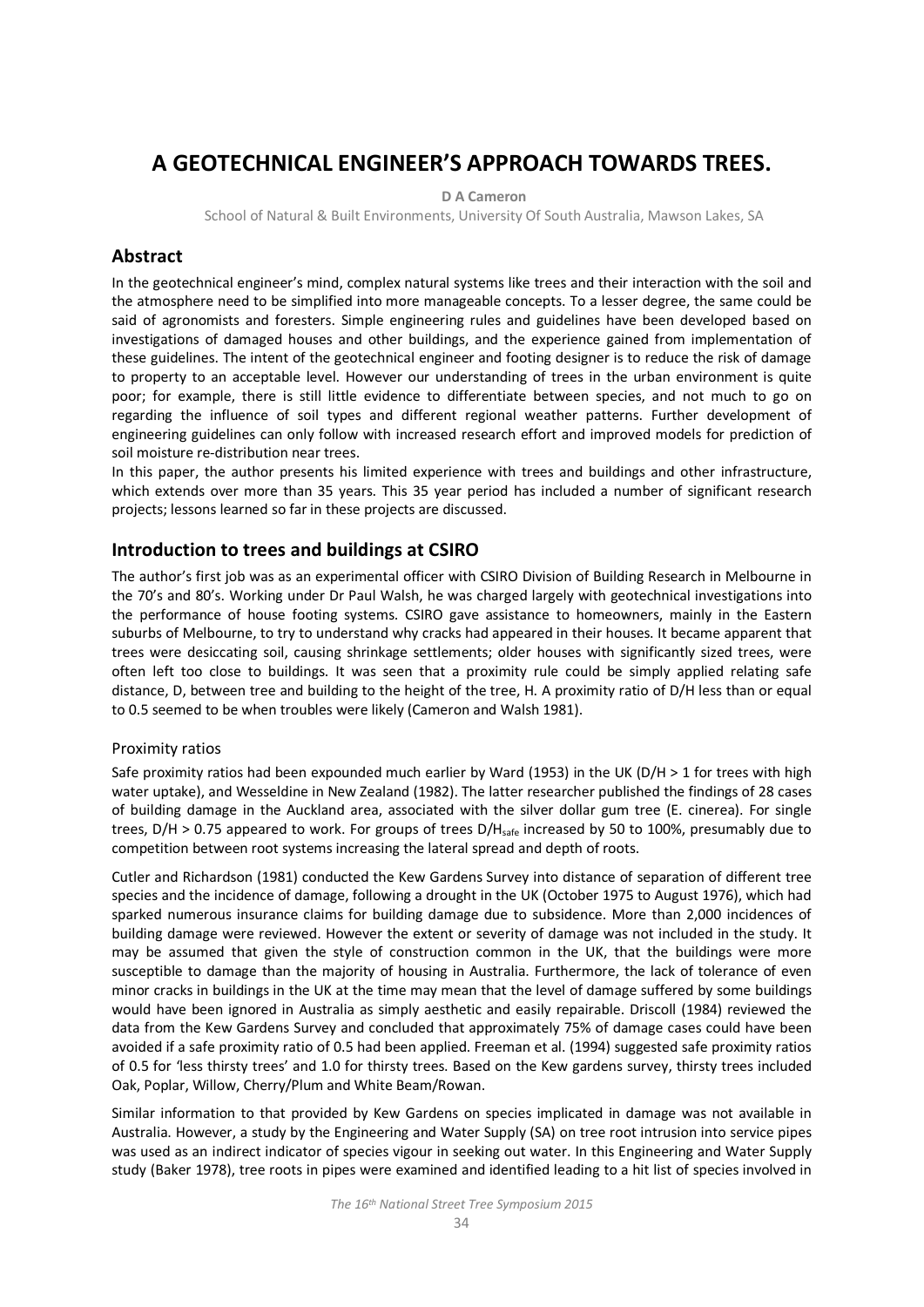clogging pipes. A CSIRO pamphlet entitled "Trees and Foundations" was released (Cameron 1980 & 1985) which listed trees to avoid based on Baker's study.

In 1982, the author teamed up with arborist Ivan Earl in Melbourne to provide advice to homeowners on managing sites with trees (Cameron and Earl, 1982). Ivan provided a list of trees that were found to be a problem in Melbourne. The document suggested that the level of management on treed sites should be commensurate with the level of risk and could include tree maintenance (pruning foliage/roots), cut-off walls, or alternative footing designs. In line with the title, "Trees and Houses: A Question of Function", it was implied that homeowners could choose to put up with the some cracking if they loved well-vegetated allotments and were not overly concerned about cracks in walls.

Proximity ratios were again expounded by Cameron and Earl (1982), being 0.5, 0.75 and 1.0 for low, moderate and high risk sites, respectively. Similar proximity ratios were adopted in AS 2870 1986 (and subsequent editions) in the Standard's guidelines to homeowners for minimising risk of damage from single trees. For groups or rows of trees, the ratios were increased by 50%.

An unfortunate outcome of the promulgation of proximity ratios was that it made it an easy option for forensic engineers and building inspectors to blame nearby trees, without a more thorough investigation. Given that many homeowners could not afford more than a few hundred dollars for investigation of building damage, this should not have been unexpected. Proximity ratios are at best rules of thumb which, as stated by Freeman et al. (1994), cannot account for "the shrinkage potential of the soil or the depth of the foundation. They went on to say that "it is the leaf area of the tree rather than its height that ultimately determines its moisture demand".

#### Investigating damaged buildings

A level survey of the floor of a damaged building, or at floor level on external walls, can be quite telling as seen in the example in Figure 1. An arbitrary datum point was chosen at the corner of the building, close to the row of she-oaks, which was the lowest point on the floor.



#### **Figure 1. Contours of relative differences in level across a concrete floor at the time of inspection. Difference in level of 48 mm. The floor appeared to have settled adjacent to vegetation.**

Level surveys can be quite useful also in monitoring recovery of building movement as indirect remedial actions take effect, such as tree removal, thinning of groups, deep root barriers, pruning and soaking the ground (Cameron and Walsh 1981). An example was given by Cameron (1983, Case 1) for a single storey, timber floored house in Melbourne; a row of trees were aligned with one wall, just within the boundary of the allotment. The trees were within proximity ratios of 0.2 to 0.9. Relative to the opposite side of the house, the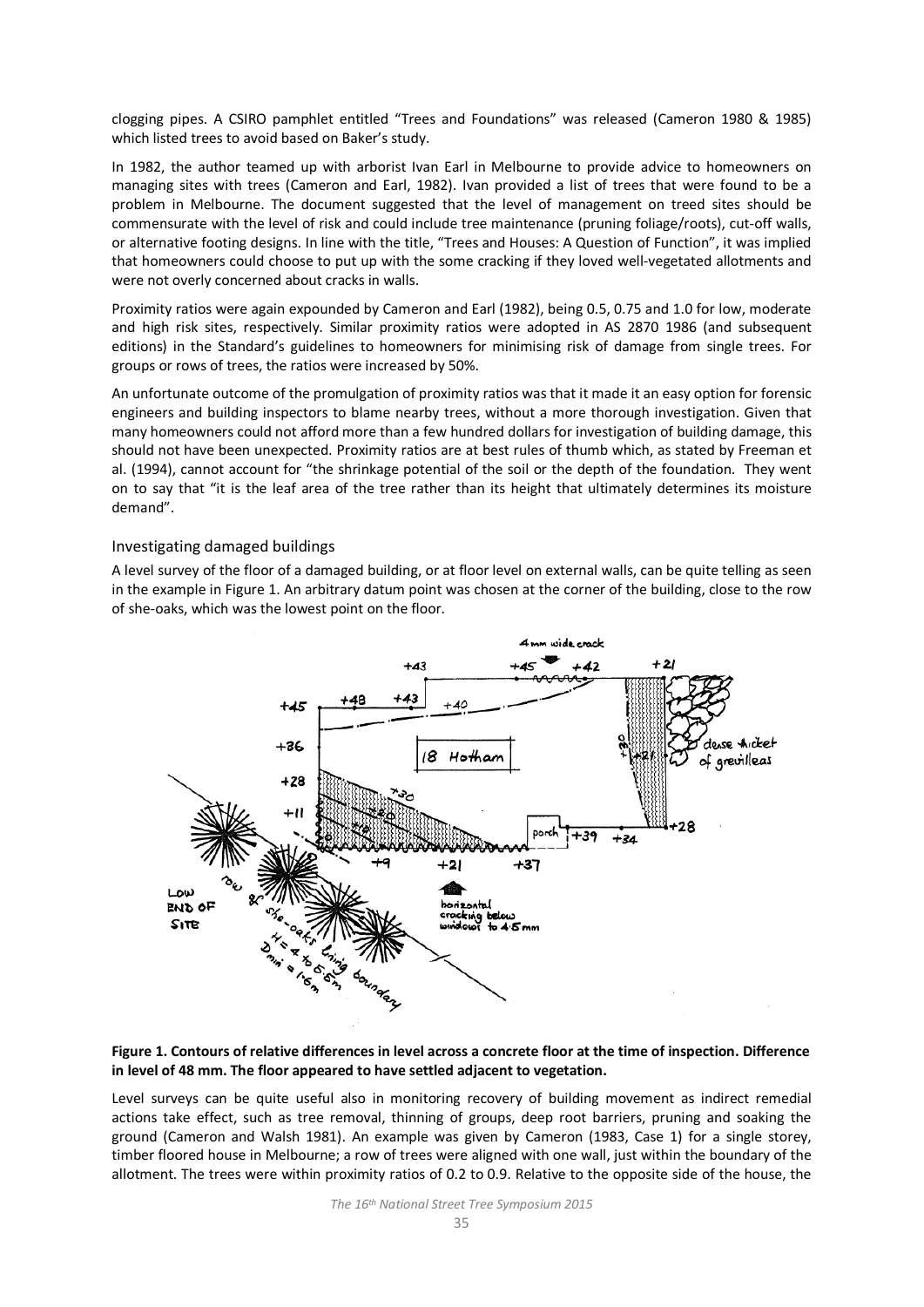wall next to the trees was a maximum of 50 mm lower as determined by a level survey taken in February. Cracks in the masonry veneer wall were up to 5 mm wide and the serviceability of windows had been affected. The owner decided to remove all the trees and soak the ground with gravel filled boreholes. Shortly after tree removal, the settlement of the wall had recovered by about 45%.

Although level surveys of floors are quite cost effective and informative, further information is required for a more thorough forensic investigation on clay sites. It is important to establish the soil profile, soil reactivity of soil deposits and a study of soil suction variations with depth (suction profiles) and across the site. It is not always possible to do all that is needed, unless there is a need for resolution of a potentially costly dispute between the client and another party.

#### An introduction to tree physiology

Before leaving CSIRO in Melbourne for Adelaide, the author became involved with a project with Melbourne City Council on trees in the urban environment, as did Greg Moore from Burnley Horticultural College. Roger Sands from Melbourne University was also involved and he and his research candidate undertook some fascinating, but time consuming experiments on trees in Melbourne's parklands (Misra and Sands, 1992). The instrumentation was the author's first introduction into how sap flow might be measured by heating a horizontal probe inserted into a tree trunk and examining how heat dissipated with time. Many years later, the equipment has become more robust and attractive to researchers, and sap flux equipment has been used by the author since 2006.

## **Trees, buildings and other infrastructure, UniSA**

Having joined the South Australian Institute of Technology in 1988 (which later became UniSA), the author soon learned that time for research projects was much more limited than at CSIRO. Nonetheless, with time, some major projects did eventuate. In the early years, some case studies of trees and damaged buildings were undertaken in Adelaide. The basic tools for forensic investigation of buildings were level surveys of floors, establishing the soil profile and development of soil suction variations with depth (suction profiles) and across the site.

### Where are tree roots able to extract water from?

Differences in soil suction profiles near trees and away from trees provided valuable information into possible drying zones and the active root zone, or where water was being taken from. It came to light (Cameron 2001, Jaksa et al., 2002) that trees were unable to compete with the soil during dry seasons in Adelaide, at least in the top metre or two of the soil profile. If trees were to survive, they would need to extract water deeper from within the soil or find other sources of water. The concept of wilting point suction needs to be recalled; roots can only impose a certain minimum negative water potential (or maximum suction) to draw moisture from the soil. This suction may be termed the wilting point suction for the plant, which may have a value around 2 to 3 MPa. Near surface soils will be at higher levels of suction during summer and autumn, and so the soil will not release water to the plant. The value of wilting point suction is dependent on species.

Wilting point suction, u<sub>wp</sub>, was inferred by Cameron (2001) from soil suction profiles taken near trees. Examples are given in Figure 2 from four sites in Adelaide near groups of trees, largely near eucalypts. Although the suction profiles were determined at various times of the year, each suction profile became relatively uniform (almost constant suction) below a depth of 2 m or so. The value of wilting point suction was taken as the constant suction value, and it varied as indicated between 1.9 and 3.3 MPa for these four examples. Another feature of Figure 2 is the depth to which the suction was maintained. Just two of the suction profiles, IF(1) and KZ, were deep enough to show that soil suction appeared to be decreasing towards the expected value at depth, which is termed the deep equilibrium suction. The deep equilibrium suction is usually around 4 pF, or 1 MPa for sites in Adelaide. The depth at which the wilting point suction decreased was close to 6 m. For lone (single) trees, the depth of drying appeared to be closer to 4 m. These depths may surprise some people; however depths of drying in wetter climates have been reported in the UK to at least 4 m (Crilly et al 1992), and to 3 m in France (Mathon and Godefroy, 2015). Both these examples were for dense tree plantings and the depths were limited to the depths of each investigation. Parry (1992) observed significant desiccation to a depth of 6 m depth near poplars in London clay.

More locally, Fatahi (2007) studied root distributions in two trenches excavated to a depth of 3.5 m, radiating out from a 13 m high blackbox (Eucalyptus largiflorens).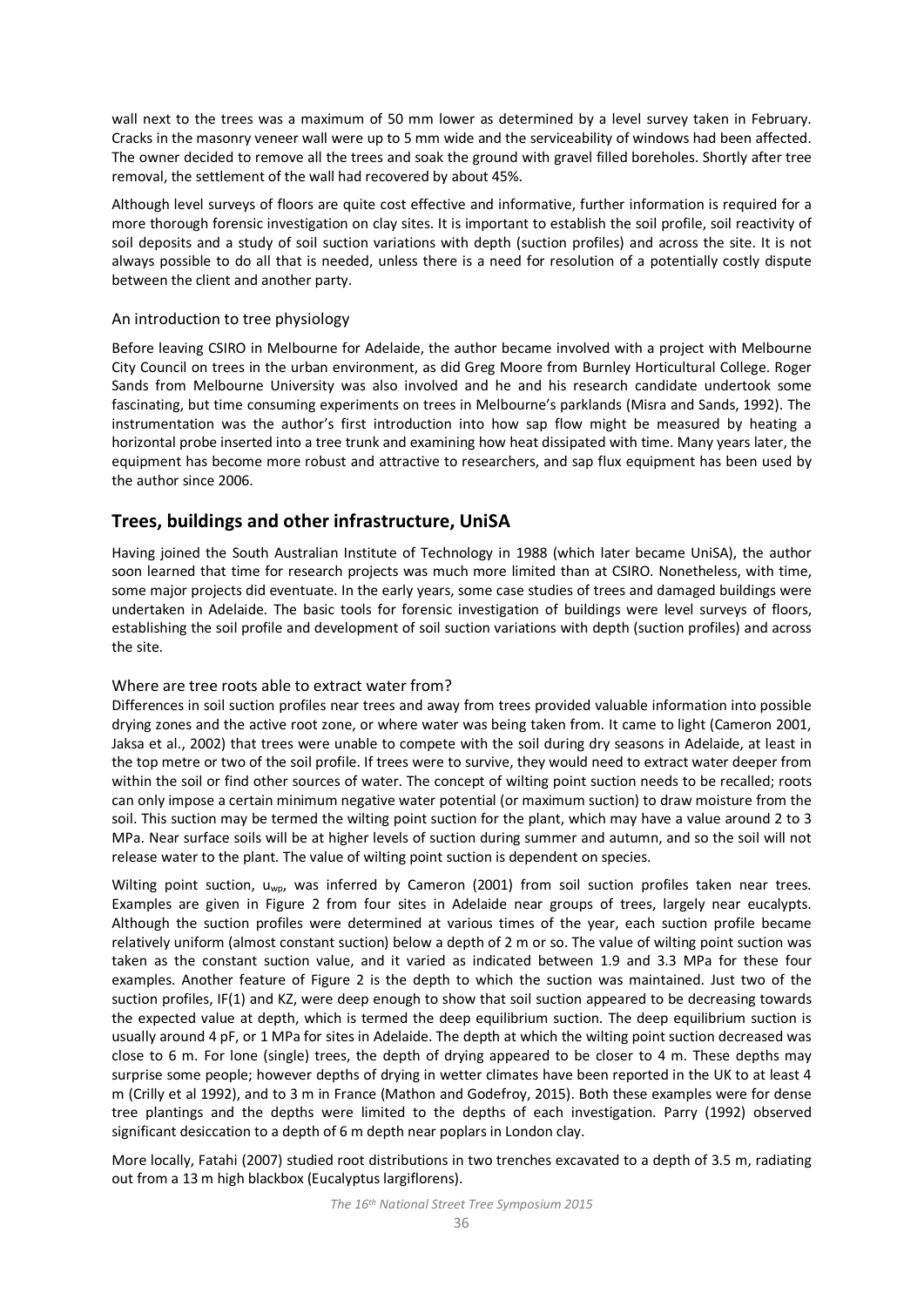The tree was close to the Melbourne -Adelaide railway line near the town of Miram in the Mallee. Suction determinations by Fatahi suggested a depth of influence of at least 3 m and a lateral extent of 17 m, although active root density (roots 0.4 to 1.0 mm in diameter) was highest in the top 1.5 m and at a distance from the trunk of 7 to 9 m. Photographs of the excavation are provided in Figure 3.

These observations from investigations of damaged buildings (Cameron 2001) gave rise to an idealized tree influence zone for trees within a soil profile, which is illustrated in Figure 3. The red and blue triangular zones represent possible design suction changes in the absence of any trees. The depth of the tree influence zone is dependent on whether it is a single tree or a group of trees. The suction changes indicated in Figure 2 can be used by a geotechnical engineer to calculate potential ground movement for very close trees and then prepare footing designs, which will safeguard the building against serious damage.



#### **Total Soil Suction (pF)**

**Figure 2. Observed suction profiles near groups or rows of trees for four sites in Adelaide. The dashed lines indicate inferred values of wilting point suction, ranging between 1.9 and 3.3 MPa (4.3 and 4.53 pF). Generally the data points are shown without connecting lines except in the top 1.5 to 2 m.** 

#### Development of guidelines regarding trees and buildings

The stance taken by the Standard AS2870 for residential buildings (Standards Association of Australia 1986) in the late eighties limited planting of trees on allotments for those who chose to have footings designed according to the Standard. In the mid-1990s, the house building industry in South Australia felt pressure from the community to provide footing designs, which could accommodate the extra movement due to trees*.* The Footings Group of South Australia responded by developing empirical guidelines to estimate additional design suction changes for a tree or trees on clay sites of different levels of reactivity in order to evaluate extra ground settlement (Footings Group 1996). Application of the guidelines required warnings to the client about the limited knowledge of trees held by geotechnical engineers. The rules were simple and tended to exaggerate how trees took moisture from the soil, especially for groups of trees. Nevertheless these rules proved to be effective over the 15 years since they had been introduced and so the Australian Standard (Standards Australia 2011) adopted a modified version of the Footings Group rules for South Australia, which considered the idealized tree influence zone and practical limitations of its implementation.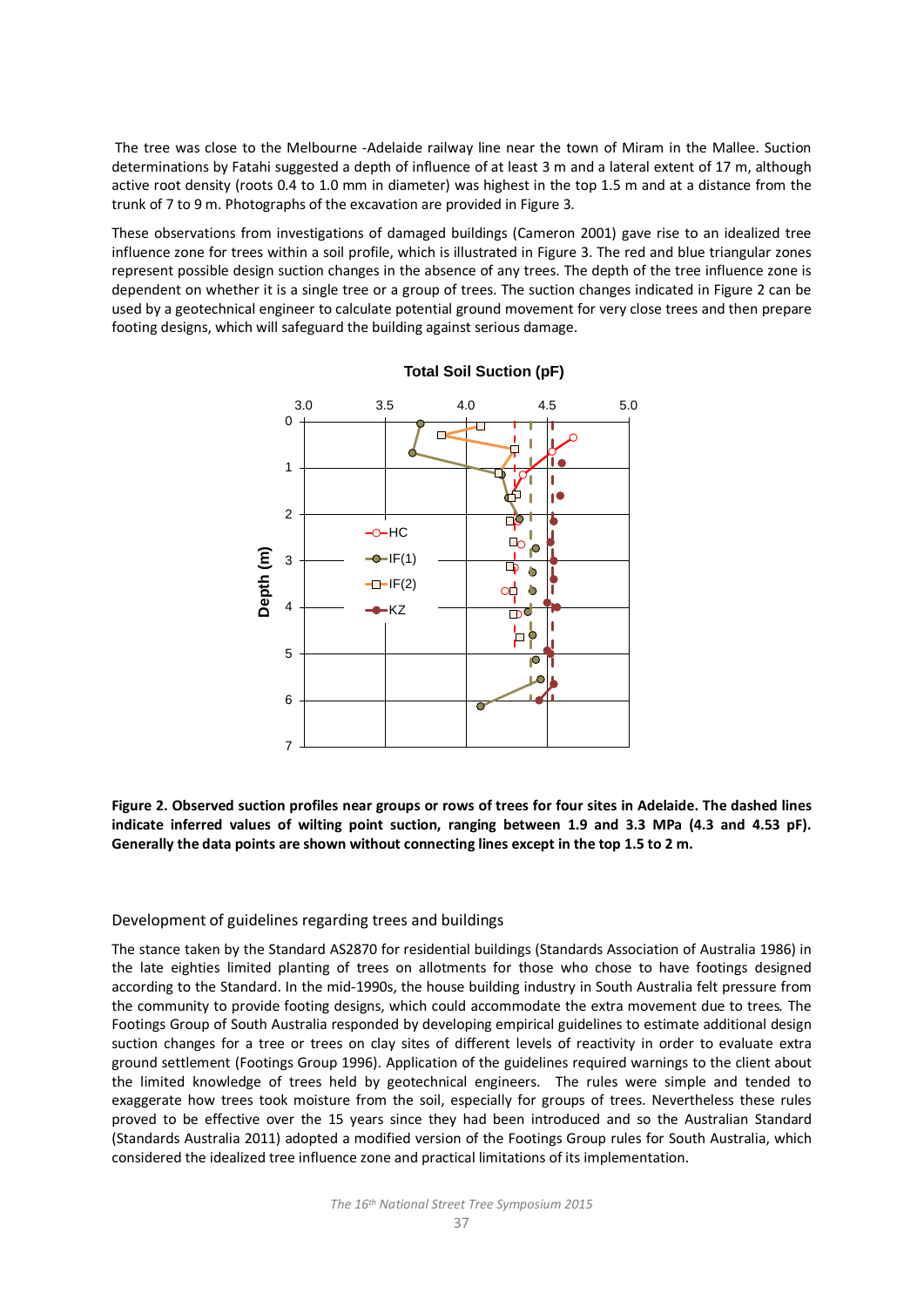



**Figure 3. Photographs of trench excavation near Miram, Victoria, for Fatahi's study (2007) of root distribution**



#### **Figure 4. Idealized design suction change profiles for estimation of ground movement, with and without trees. Movement with trees is for trees close to the building (D/H** ≤ **0.5).**

Nigel Beal of Hughes, Beal and Wright presented case studies of building damage from South-East Queensland and with the author argued for a reduction of the extent of the tree influence zone for less severe climates (Cameron and Beal 2011). The influence of prevailing climate was adopted by AS2870 in guidelines published in the last edition of AS2870 (Standards Australia 2011). For instance, while the depth of suction change in Adelaide may be 4 m for a single tree, it may range between 2.5 and 2.7 m in the eastern suburbs of Melbourne and increase to 3 m to the west of Melbourne.

The design suction change profiles in AS2870 are for estimation of the maximum drying settlement when the tree or trees are close ( $D/H \le 0.5$ ). Reductions of movement can be made on the basis of relative separation distance, if the designer is satisfied that the eventual height of the tree/s can be predicted reasonably well. Who should take the responsibility of assigning tree heights is a vexed question.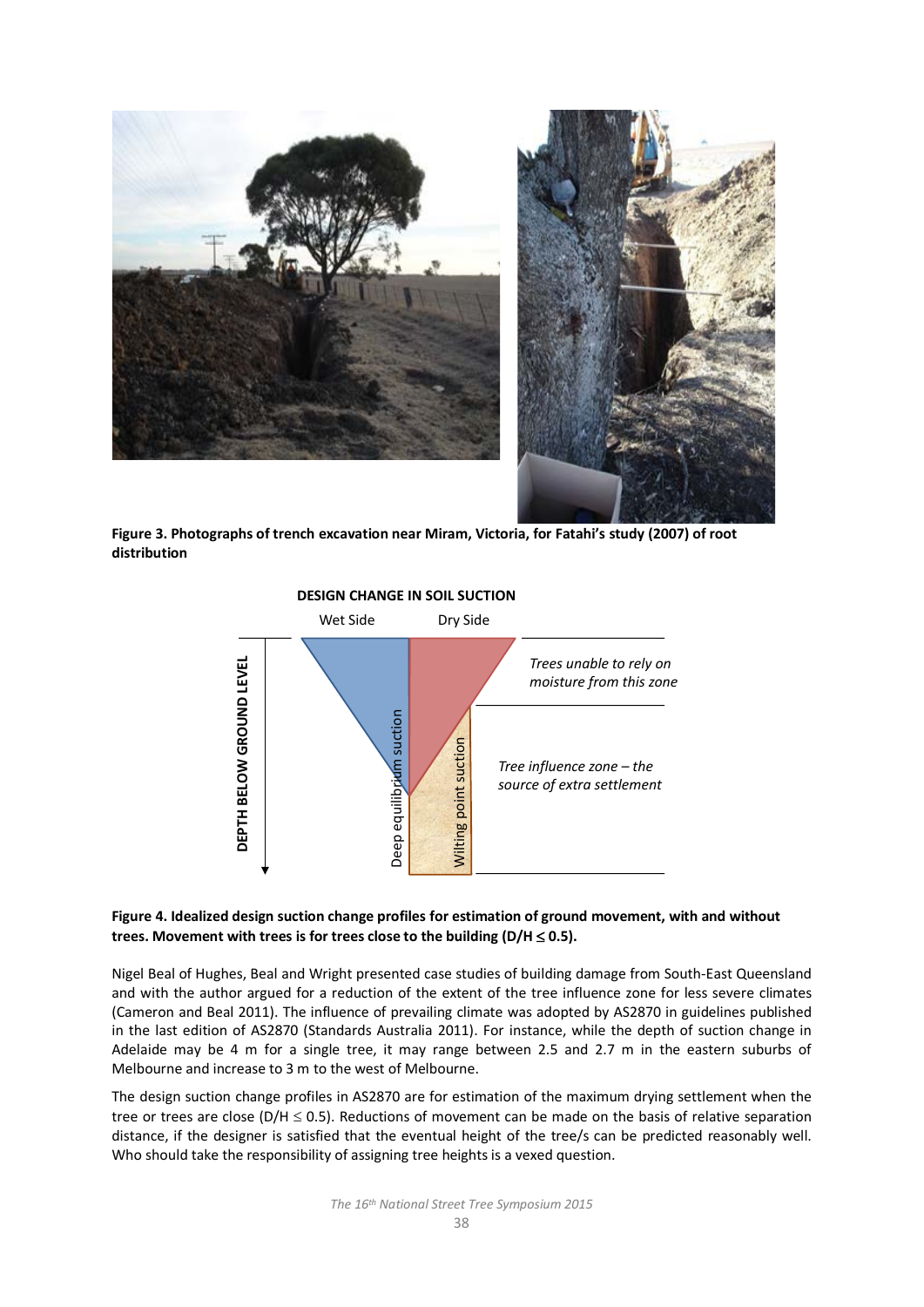Again with these guidelines for accommodating trees in suburban Australia, the influence of tree species has been ignored owing to the paucity of published data. Neither leaf area nor canopy volume plays any part in the current scheme. So there is much scope for research, which could improve the guidelines.

#### Research concerning trees

At UniSA, research funded by the City of Salisbury commenced into established street trees in 2000-2001 (Cameron and O'Malley 2002). Leaf water potentials were measured regularly and soil moisture levels were checked using a neutron moisture depth probe lowered down deep access boreholes between street trees, under the pavement and away from the trees. Five species of trees were monitored. Soil suction profiles were determined usually when access tubes were constructed for neutron moisture meter access. Examples of soil suction profiles between rows of street trees are shown in Figure 5. Again it can be seen that the suction profiles below approximately 2.5 m were fairly uniform and contrasted with suction profiles taken either away from the trees or below the road. Inferred wilting point suctions for the three examples were 0.9 MPa for the smooth barked apple trees, 1.9 MPa for the nettle trees and 2.2 MPa for the South Australian blue gums. Wilting point suctions for red ironbark trees and jacarandas were 1.7 and 1.4 MPa, respectively. The range for the five species in the study was 3.95 to 4.35 pF units.

Leaf water potentials were taken in the early afternoon each month on four of the species and were not seen to vary much between species. In hindsight, daily variations of leaf water potential would have been preferable to assess the maximum daily value. The values of leaf suction taken from the four target trees varied little over the course of the year, ranging between 4.2 pF and 4.35 pF (1.5 and 2.2 MPa), which was similar generally to the variation of inferred wilting point suctions, except for the smooth barked apple tree.



## **Total Soil Suction (pF)**

#### **Figure 5. Suction profiles between rows of established street trees in the City of Salisbury (2000/2001)**

The research into established street trees led to a wider research project concentrating on more highly expansive clay sites within the recently developing new suburb of Walkley Heights. This time however the street trees were just being established and were mainly exotic species which were favoured by the residents and the developer. The age of the trees was considered to not be as important as it was conjectured from the previous project that leaf suctions might be useful in predicting future developments of soil suctions. Moreover, early ground movements could be monitored before the trees had much impact and so movements attributable to the trees could be discerned more readily during future monitoring.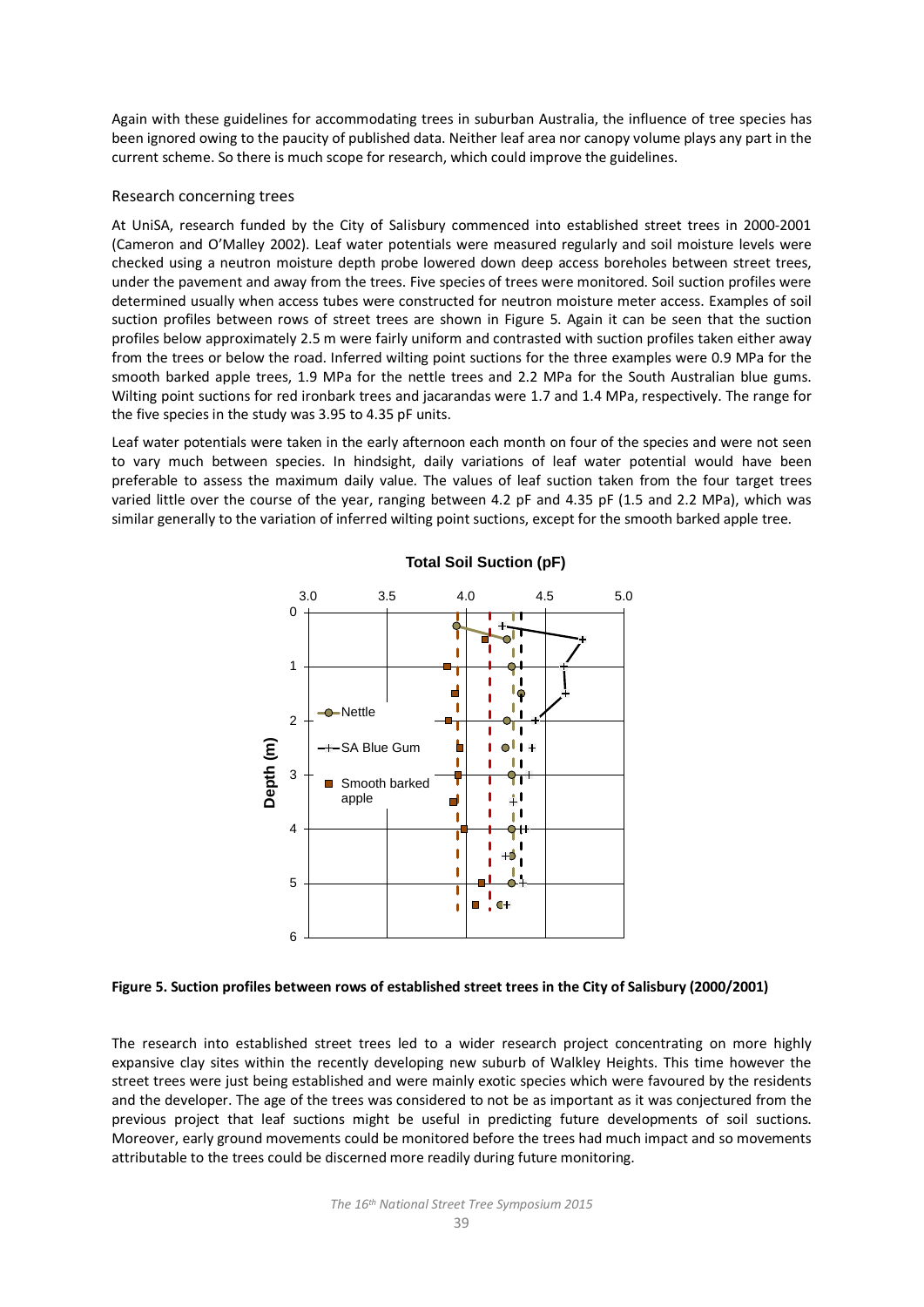This research effort continued between 2001 and 2006 through funding from the City of Salisbury and the Local Government Association (Cameron and O'Malley 2002, O'Malley and Cameron 2005). Aaron O'Malley undertook the research project under the supervision of the author. The strategy from the previous research project continued, with leaf water potentials complemented by xylem pressure measurements (Scholander pressure bomb) on the young street trees. Xylem pressure measurements were seen to have advantages over leaf water potentials as xylem pressures can be determined on leafless trees, and the two instruments produced similar readings, as seen in Figure 6. In this Figure, data are presented for an ornamental pear and for a coral gum. The xylem pressures varied greatly between 0.5 and 2.35 MPa for the ornamental pear, and the leaf suctions tracked the xylem pressures quite well when the tree was in leaf. The xylem pressures recorded for the evergreen coral gum showed less seasonal variation and values were consistently higher than the leaf suctions.

The Walkley Heights research project did not come to any significant conclusion since in the early years the verges were overwatered and the trees struggled to take hold in the clay soils. There was little if any evidence of any drying settlement due to the trees. One thing that became apparent was that often the soil suction that was measured was predominantly solute suction, as confirmed by electrical conductivity testing in the laboratory.



**Figure 6. Leaf water potentials and xylem pressure variations with time (O'Malley, unpublished data). Leaf suctions are shown as unconnected data points, xylem pressures as connected points.**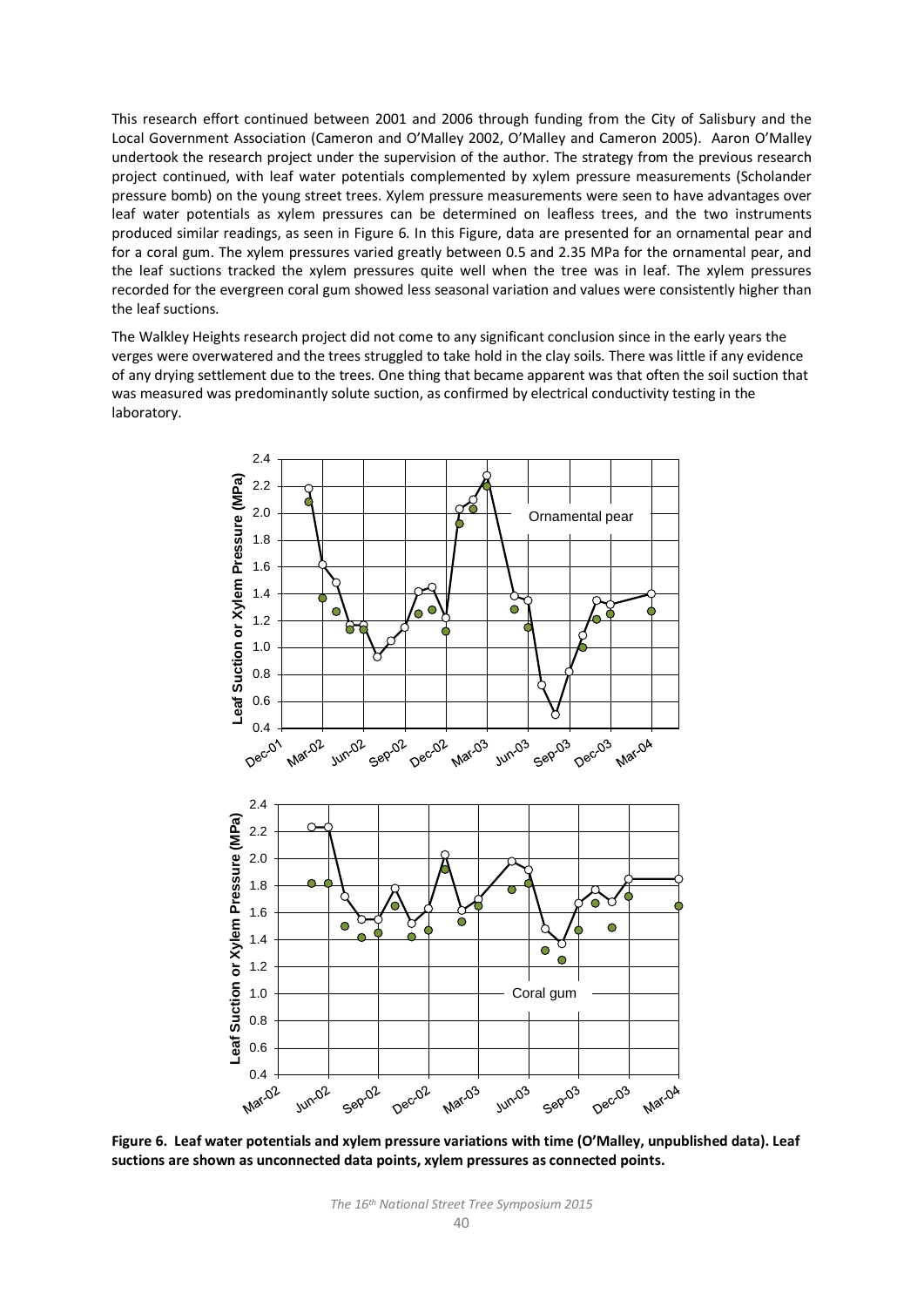The experimental sites were not well maintained as further research funds were needed to re-vitalize the study; some trees and sites were lost. Final year civil engineering projects in 2010 and 2011 helped revive the sites, add two new sites and construct some soil suction profiles. Then in July 2012, an ARC Linkage grant was awarded to the University of Wollongong and UniSA for research into trees. The research project which is led by Professor Buddhima Indraratna of the University of Wollongong, is entitled, "The role of vegetation and associated root suction and reinforcement on the stabilisation of transport corridors and sloping ground". Essentially, the ARC project provided a full-time PhD candidate, Stacey Vorwerk, who commenced in August 2013, upgrading of the sites and some instrumentation. Since late 2014, new sap flow equipment has enabled almost continuous monitoring of four street trees of different species (golden raintree, ornamental pear, prickly paperbark and Queensland box). The industry partner for the UniSA effort is the City of Salisbury whose officers have helped set up and protect installations within the suburb.

The chief objective of the current research effort is to establish the water demand of the trees and the potential impact on the underlying soil. A primary aim is to verify simple soil-plant-atmosphere models, which may then be implemented in other situations for different tree species with some confidence. Accordingly, tree physiology plays an important role in the monitoring of sites. Leaf conductance, xylem pressure and leaf area index are being recorded.

Some early results from this current project are provided in Cameron et al. (2015). Monitoring over the coming growing season should produce some insightful observations and further publications.

Another interesting research project arose from contact with the rail industry, which needed a solution for soft, wet subgrades and fouled ballast on sections of the Adelaide to Melbourne line. Maintenance crews observed that rail kept its shape on the plains along vegetated sections, but sections of line without significant vegetation had excess water and continually required maintenance. So from 2003 to 2008, the author was Project Leader of Rail CRC Project 86 in Theme 2, entitled, "The feasibility of improving rail infrastructure by using native vegetation on clay soils". Other partners in this project were the University of Wollongong, Australian Rail and Track Corporation (ARTC) and Queensland Rail. Wayne Potter of ARTC completed a Masters of Engineering by Research for his contribution to the project (Potter 2005), which consisted mainly of field trials to verify the observations of maintenance crews at Miram, Horsham and Wal Wal in Victoria and in Emerald in Queensland. Soil suction profiles were established across and under the track in vegetated and non-vegetated sites, and it was soon established that deep drying from trees in the rail corridor had improved the stiffness and strength of underlying soils greatly (Cameron and Potter 2008). It was also seen that soil salinity affected soil suctions, especially at the Emerald site (Cameron and Potter 2014).

Examples of suction profiles from the Miram site are provided in Figure 7. At Miram, a row of blackbox trees, approximately 7 m high, were aligned in the rail corridor, just 3 m from the edge of the ballast (refer photograph in Figure 8, right hand side). The Figure confirms earlier observations about deep drying near trees; the deep equilibrium suction had not been reached at the treed site at the depth of the investigation (4.5 m). In contrast at the non-treed site, suction profiles were close to the deep equilibrium suction at depths of 3 m and greater. More importantly for the long-term performance of the rail, the top metre or so of soil had been kept dry (saturated at the corresponding non-treed site). Accordingly, the stiffness of the drier shallow soil was 3.5 to 15 times greater than the soil at the non-vegetated site.

At the Miram site, sap flux equipment developed by Steve Green of Transflo NZ was used to measure transpiration of the blackbox trees (Cameron and Mills 2006). Photographs of the site and instrumentation are presented in Figure 9. A comparison was made between the reference evapotranspiration for grass,  $ET_0$ , determined using data from an on-site weather station, and transpiration of two trunks of a tree as measured by the sap flux equipment; the plots are provided in Figure 10. The data are cumulative and indicate that in the fairly non-interrupted period between mid-winter and the start of summer, transpiration kept pace with  $ET_0$ until it accelerated in mid-summer. In addition, almost 4kL of water had been transpired, during which time, cumulative ET<sub>o</sub> exceeded 600 mm. The ratio of transpiration to ET<sub>o</sub> produces an apparent area of transpiring canopy of six and a half square metres.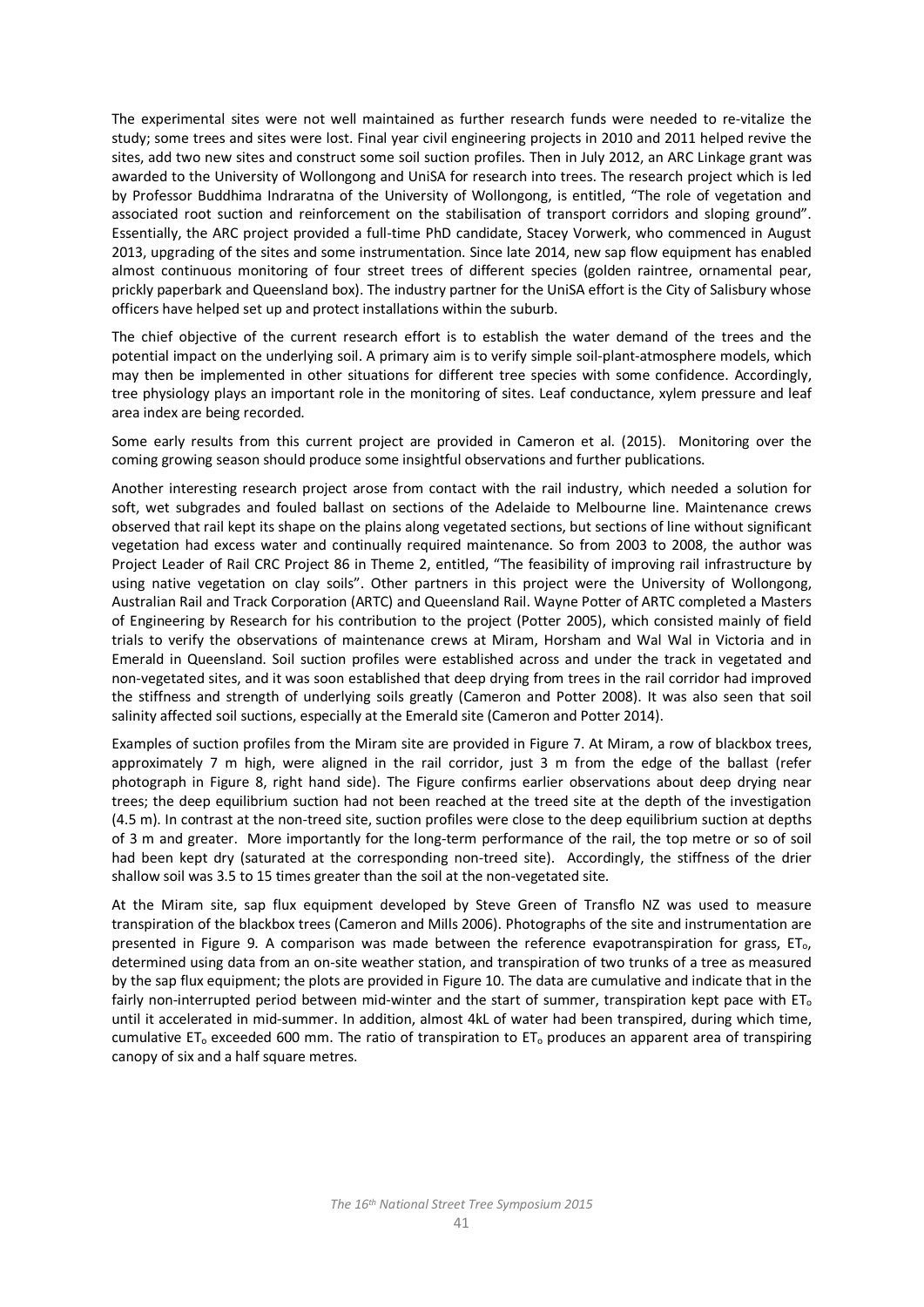

**Figure 8. Soil suction profiles from the Miram site, 2 m either side of the track (ballast toe) and under the centre of the track (broken red line). The plot on the left side shows suction profiles near a row of blackbox trees, 7 m high. The plot on the right shows suction profiles at the same time at a nearby site without trees. The deep equilibrium suction was determined to be 4.0 pF, the average of 20 suction determinations at 4 and 4.5 m depths at the non-vegetated site over two sampling times. This value is depicted as a black broken line.** 



**Figure 9. The Miram site and blackbox trees with sap flux instrumentation**

As indicated by Cameron and Mills (2010), the sap flux equipment is not fool proof. The sensors and heater have to be accurately placed in the correct size drill holes. Cables need to be protected against heat spikes, and the properties of the tree need careful appraisal. Wood density and sap flux area are needed, as well as the width of the wound developed about the heater over time. Sapwood is not necessarily circular; it can be elliptical or quite irregular and so coring may not be adequate for assessing sapwood area. So although transpiration plots may look convincing, there will always be some concern over accuracy.

Within this Rail CRC project, a significant PhD was produced (Fatahi 2007), based partly on work at the Miram site, which provided a model to predict the drying impact of a tree and benefits of soil suction (Fatahi et al. 2008). A number of simplifying assumptions and parameters were required to make the prediction. For example, the root zone was simplified to a cone. The model is being further developed by researchers at the University of Wollongong to include the impact of solute suction in soils.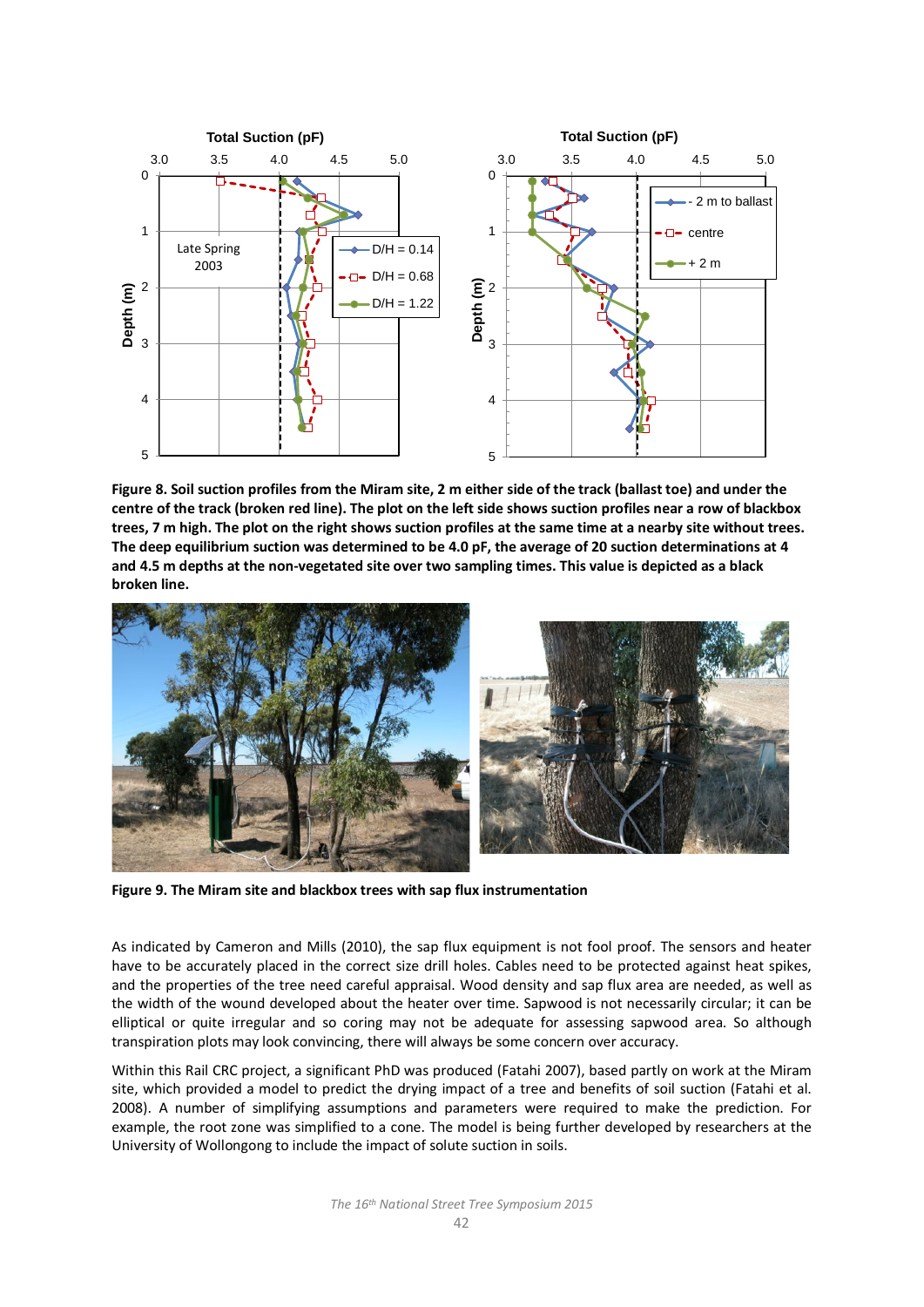

#### **Figure 10. Accumulation of reference evapotranspiration and transpiration of a blackbox tree with time. The broken sections indicate lost data from one of the probes or the weather station, due to a solar panel malfunction or to heat spikes in hot weather.**

The last research project in this discussion concerning trees involves Tim Johnson, who is well known to members of Treenet. The perplexing problem of tree root intrusion into pavements is not of direct interest to a geotechnical engineer, although it is a widespread problem that needs botanical and engineering experience to understand and provide solutions to. Tim's PhD supervisors are the author and Greg Moore from Melbourne University. The project commenced in 2008 and has been supported by the City of Mitcham and Adelaide and Mount Lofty Ranges Natural Resources Management. In the context of the current paper, measurements have been taken of tree physiology and soil moisture using all the equipment available for the Walkley Heights project, except the sap flow sensors (Johnson et al. 2011). However, Tim has investigated oxygen levels within the soil profile and mapped exposed roots below the footpath, which is the subject of his paper in these proceedings. Ground penetrating radar has also been trialled, on the silty clays and clayey silts of his experimental site.

## **SUMMARY**

The author's involvement with trees has arisen from the geotechnical engineering perspective of trying to resolve the problem of shrinkage settlements and damage to buildings. A multi-disciplinary approach has been required to progress research in this area and considerably more time and effort is required. In time, the water uptake of trees may be able to be predicted with reasonable certainty.

There have been many lessons learned over the years and many more still to uncover. Some of the lessons are as follows:

- Most trees are capable of causing drying settlement
- The literature suggests root systems can be quite extensive given the right circumstances
- Trees with a good water supply (replenished water storage in the soil) should not cause problems
- Trees need oxygen in the soil for their root systems reactive soils can have cracks and fissures which can provide oxygen
- The depth of drying is deeper than the root zone ascribed by arborists usually
- Trees in competition can extend roots deeper and wider
- Trees can die if their root systems are not sufficiently vigorous
- The wilting point suction concept is useful in explaining suction changes within a soil profile
- Proximity ratios are primitive; as suggested by others, canopy form may be more important
- Raft slabs for houses can be stiffened at some cost to the community to accommodate the potential for tree drying – in some cases, deep piling may be more suitable
- We don't know very much about trees in urban environments much more research is needed
- Trees and nature don't abide by rules in Australian Standards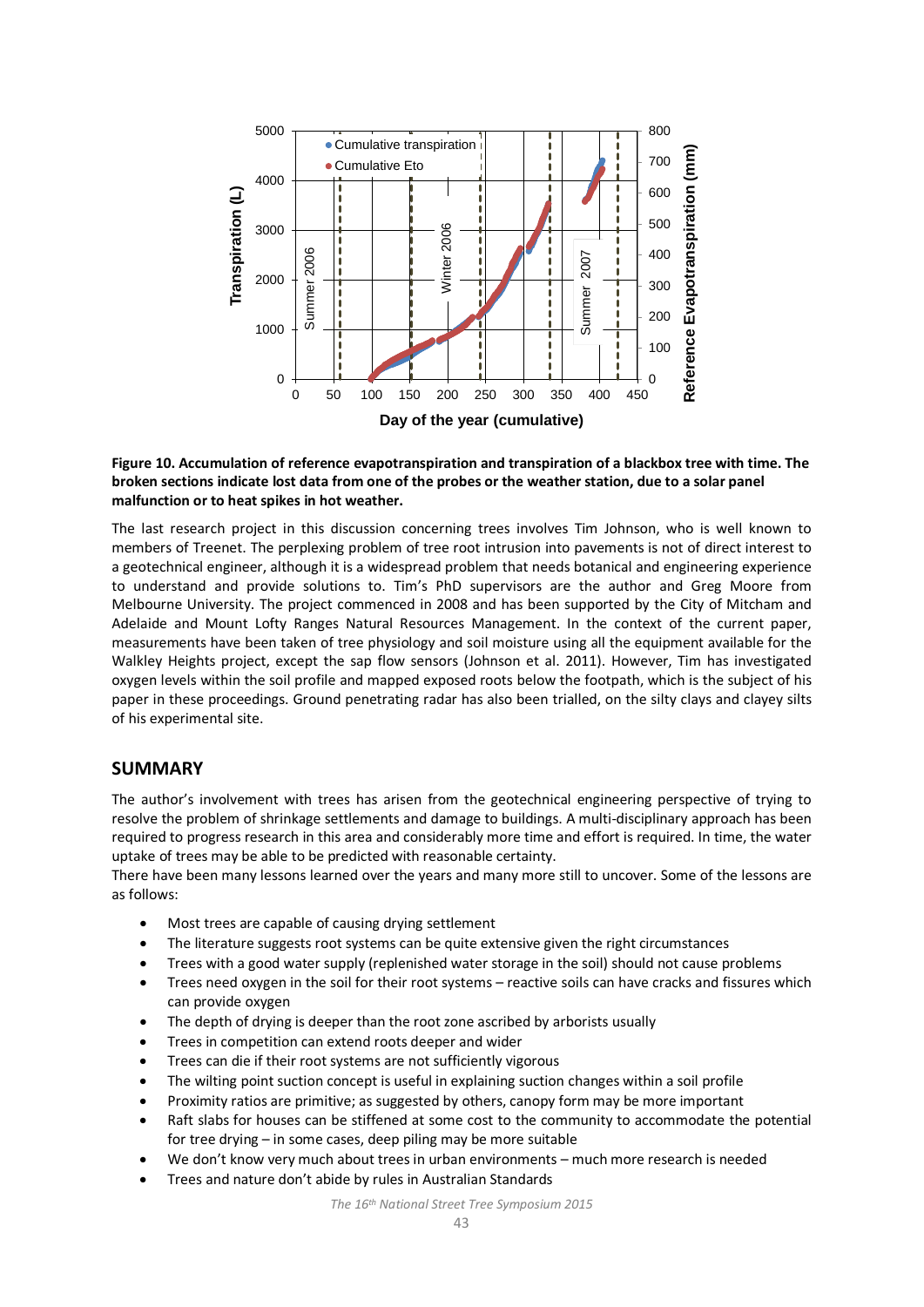# **REFERENCES**

Baker, P. D. (1978). Tree root intrusion into sewers - Progress Report No. 2: Analysis of root chokes by species. Engineering and Water Supply Department, SA, Sewerage Branch.

Cameron, D. A. (1980, 1985). Trees and foundations. CSIRO Division of Building Research, Information Sheet 10-75, revised in 1985.

Cameron, D. A. and Walsh, P. F. (1981). Inspection and treatment of residential foundation failures. Proc., 1st National Local Government Engineering Conference, Adelaide, August, pp 186-190.

Cameron, D.A. and Earl, I. (1982). Trees and houses: a question of function. Cement & Concrete Association of Australia.

Cameron, D.A. (1983). Tree root damage to buildings in Melbourne: an engineer's experience. Arboriculture Australia, 1:13-24.

Cameron, D.A. (2001). The extent of soil desiccation near trees in a semi-arid environment. Int. J. Geotechnical and Geological Engineering, Kluwer Academic Publishers, v19, no. 3 and 4, pp 357-370.

Cameron, D.A. and O'Malley, A. P. K. (2002). Established street trees, soil suction and leaf water potential. Australian Geomechanics, v37, no. 1, March, pp 35-46.

Cameron, D. A. and Beal, N. S. (2011). Estimation of foundation movement and design of footing systems on reactive soils for the effects of trees. Australian Geomechanics J, V46(3), Sept, pp 97-113.

Cameron, D. A. and Potter, W. (2008). Resilient modulus of clay subgrades. Proceedings 23rd ARRB Conference, Research – Partnering with Practitioners, Adelaide, 30July to 1August, on CD.

Cameron, D. A. and Mills, K. G. (2010). Tree water use, soil suctions and reference evapotranspiration in a semi-arid climate. Proc. 4th Asia-Pacific Conf. Unsaturated Soils, eds Buzzi, O., Fityus, S. and Sheng, D., Taylor & Francis, London, Newcastle, Nov, V1, pp 295-300.

Cameron, D.A. and Potter, W. (2014). Influence of vegetation on plastic clays in rail corridors with contrasting climates, in J. Pombo, (Editor), Proceedings of the Second International Conference on Railway Technology: Research, Development and Maintenance, Civil-Comp Press, Stirlingshire, UK, Paper 136

Cameron, D.A., Vorwek, S. J. and Keppel, G. (2015). Monitoring of a suburban environment: soil-plantatmosphere and clay movements. Proceedings, Asia-Pacific Unsaturated Soils Conference, Unsaturated Soils: Research & Applications, Guilin, China, October (accepted).

Crilly, M. S., Driscoll, R. M. C. and Chandler, R. J. (1992). Seasonal ground and water movement observations from an expansive clay site in the UK. Proceedings, 7<sup>th</sup> Int. Conference on Expansive Soils, Dallas, Texas, pp. 313-318.

Cutler, D. F. and Richardson, I. B. K. (1981). Trees and Buildings. Construction Press: London. Driscoll, R. (1984). A review of British experience of expansive clay problems. Proc., 5th International Conference on Expansive Soils, Adelaide, South Australia, Institution of Engineers, Australia, pp 192-196. Fatahi, B. (2007). Modelling of influence of matric suction induced by native vegetation on sub-soil improvement. PhD thesis, School of Civil, Mining and Environmental Engineering, University of Wollongong. <http://ro.uow.edu.au/theses/781>

Fatahi, B., Indraratna, B., Khabbaz, H. (2008). Conceptual development and numerical modelling of vegetation induced suction and implications on rail track stabilisation. The  $12<sup>th</sup>$  International Conference of International Association for Computer Methods and Advances in Geomechanics (IACMAG)

Fityus, S., Cameron, D. and Driscoll, C. (2007). Observations of root architecture and their implications for modelling water movements in partially saturated soils. Proceedings of the Third Asian Conference on Unsaturated Soils (eds: Z Yin, J Yuan and A F Chiu), Science Press. China, April pp 207-212.

Footings Group (1996). Special provisions for the design of residential slabs and footings or South Australian conditions. Institution of Engineers, South Australian Division, 20 pages.

Freeman, T. J., Littlejohn, G. S. and Driscoll, R. M. C. (1994). Has your house got cracks? A guide to subsidence and heave of buildings on clay. Institution of Civil Engineers and Building Research Establishment, UK, 114 pages.

Jaksa M. B., Kaggwa W. S., Woodburn J. A. and Sinclair R. (2002). Influence of large gum trees on the soil suction profile in expansive soils. Australian Geomechanics, Australian Geomechanics Society, vol. 37, no. 1, pp. 23-33.

Johnson, T. M., Cameron, D. A. and Moore, G. M, (2011). Trees, stormwater, soil and civil infrastructure: synergies towards sustainable urban design for a changing climate. Proceedings, Int. Conf., International Society of Arborists, Parramatta, NSW, July.